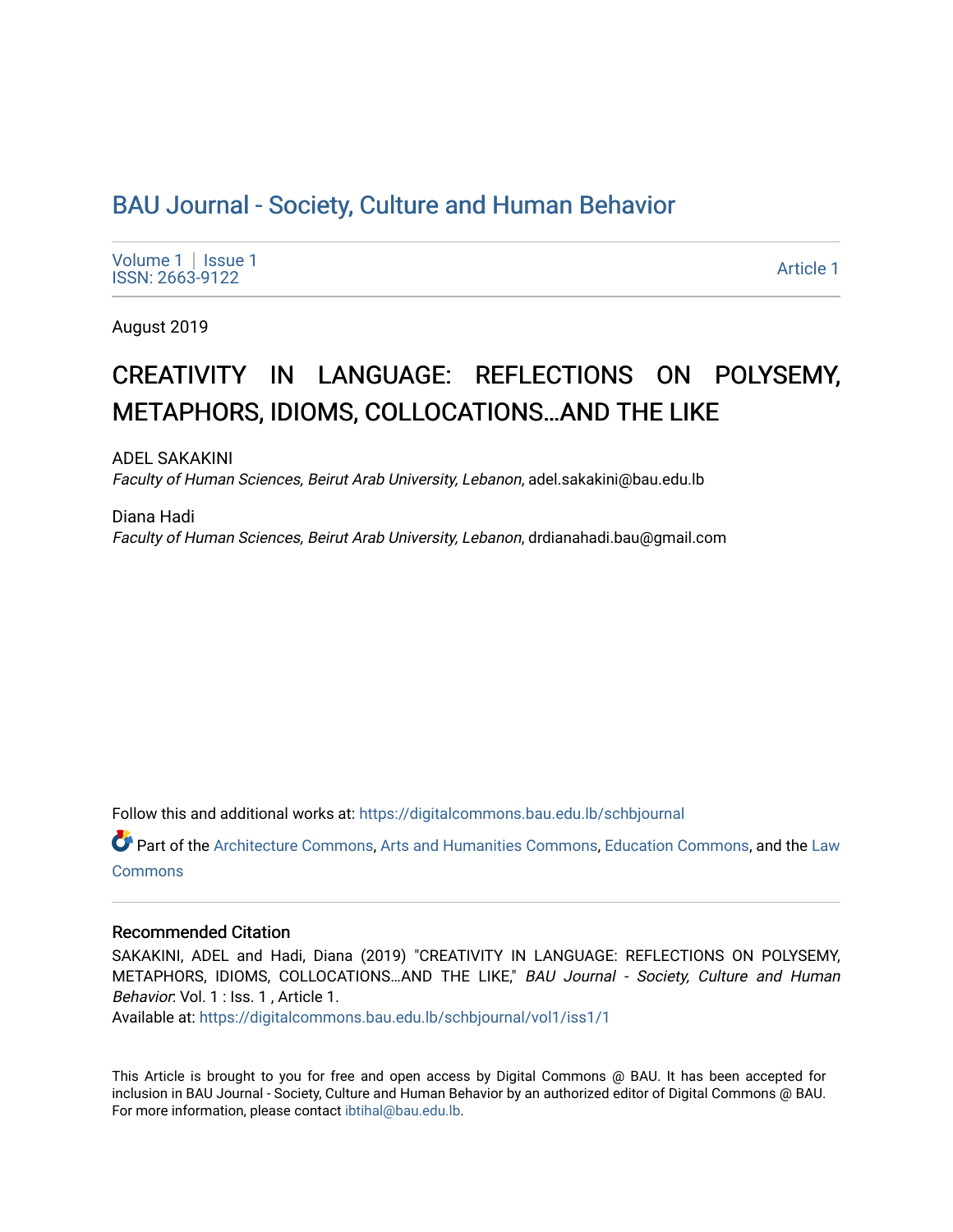# CREATIVITY IN LANGUAGE: REFLECTIONS ON POLYSEMY, METAPHORS, IDIOMS, COLLOCATIONS…AND THE LIKE

### Abstract

According to Ronald Carter (2011), Creativity is such a complex and protean term to define. It involves inventiveness, imagination, novelty, originality and a myriad of other aspects. In language, in particular, creativity manifests itself in humans' ability to produce an infinite number of sentences never spoken before and understand sentences never heard before or what Chomsky calls "creative aspect" of language use (Fromkin and Rodman, 1993.) It is of two types: rule-bound creativity and rule-breaking creativity. The researchers explore creativity employed in different language discourse such as slips of the pen, slips of the tongue, oxymoron, paradox, collocation, blends, anomaly, pragmatics, euphemisms, markedness and unmarkedness, puns, and text messaging.

### Keywords

Creativity, polysemy, metaphor, idiom, collocation, lexical ambiguity, anomaly, repetition, acronym, paradox, tongue twisters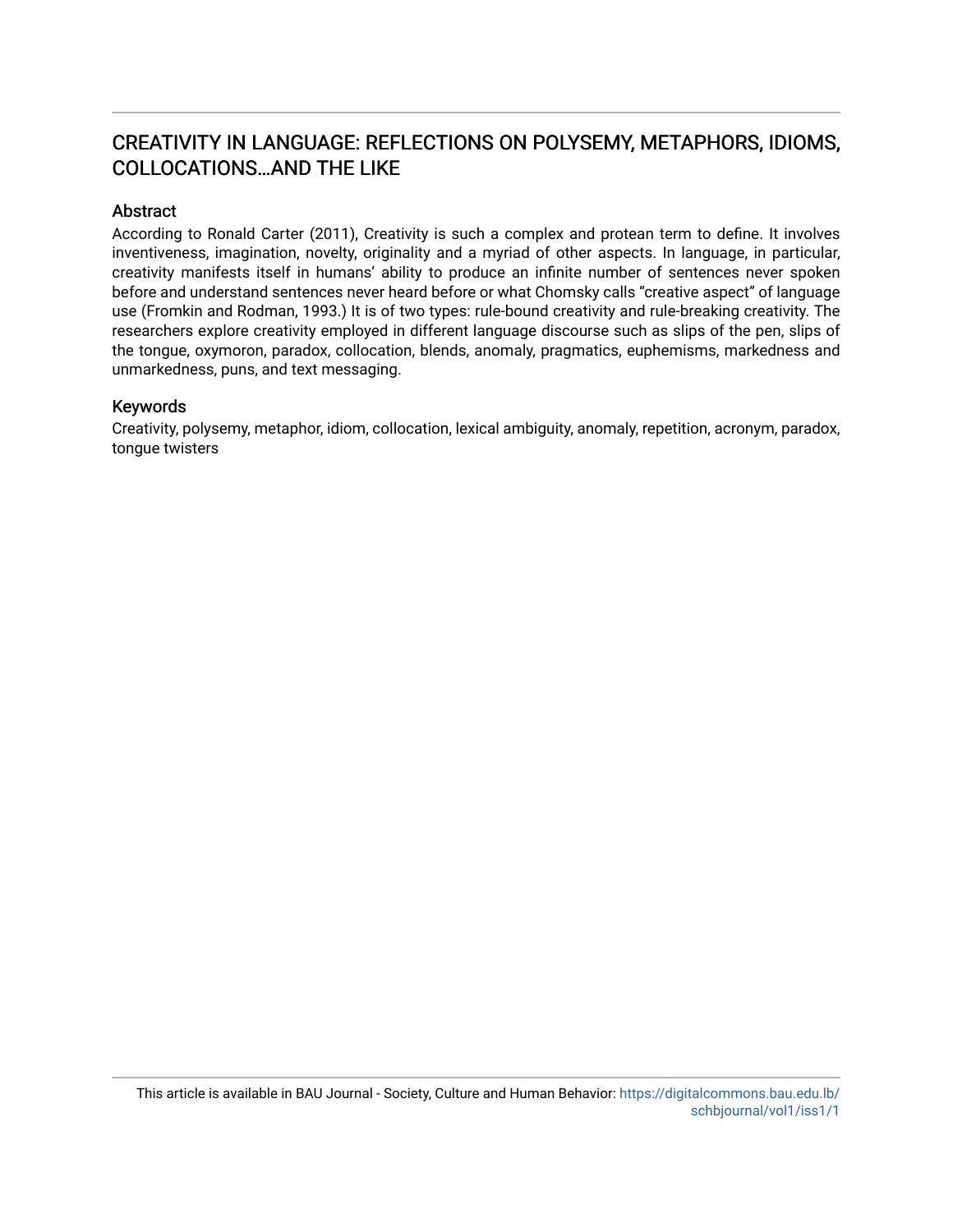## **CREATIVITY IN LANGUAGE: REFLECTIONS ON POLYSEMY, METAPHORS, IDIOMS, COLLOCATIONS…AND THE LIKE**

 $S.$  ADEL<sup>1</sup>, H. DIANA<sup>2</sup>

<sup>1</sup> Faculty of Human Sciences, Beirut Arab University, Lebanon <sup>2</sup> Faculty of Human Sciences, Beirut Arab University, Lebanon

**ABSTRACT:** *According to Ronald Carter (2011), Creativity is such a complex and protean term to define. It involves inventiveness, imagination, novelty, originality and a myriad of other aspects. In language, in particular, creativity manifests itself in humans' ability to produce an infinite number of sentences never spoken before and understand sentences never heard before or what Chomsky calls "creative aspect" of language use (Fromkin and Rodman, 1993.) It is of two types: rule-bound creativity and rule-breaking creativity. The researchers explore creativity employed in different language discourse such as slips of the pen, slips of the tongue, oxymoron, paradox, collocation, blends, anomaly, pragmatics, euphemisms, markedness and unmarkedness, puns, and text messaging.*

**KEYWORDS:** *Creativity, polysemy, metaphor, idiom, collocation, lexical ambiguity, anomaly, repetition, acronym, paradox, tongue twisters*

#### **1. INTRODUCTION**

Creativity in language is an interdisciplinary study as it draws different insights from a variety of disciplines: philosophy, psychology, and linguistics. Its complexity necessitates the joint efforts of different domains to address it. It has long triggered the curiosity of Chomsky to investigate into the creativity of the human mind, specifically as it manifests itself in human language use. Chomsky's concern with the creativity of the human mind has long called on the attention of critics (Den Ouden, 1975; Sampson, 1979 & 1980; and Drach, 1981). Max Black (1968) has described this aspect of language in the following way: "Users of language are free to invent new words, to invest old words with new meanings, to modify established syntactical patterns, to use the rhetorical devices of metaphor and irony, and to modify the stereotyped and routine ideas crystallized in the linguistic system For all its fixity of structure at any given time, a living language has an inherent plasticity and capacity for growth and adaptation" (p.65).

#### **2. LITERATURE REVIEW**

Chomsky refers (1972, p. 11) to "the 'creative' aspect of language use" as something which, he says (1972, p. 100), manifests itself in the language user's ability to produce and understand "an indefinite number of expressions which are new to" his "experience", and to do so "on an appropriate occasion, despite their novelty and independently of detectable stimulus configurations". It can be said that the language user who produces novel sentences in a way which is appropriate to, though not determined solely by the circumstances of their use, manifests his Cartesian creativity.

According to Chomsky (1980, p.24), ordinary language use is complex and esoteric as it is beyond the scope and sequence of scientific explanation. Chomsky distinguishes what he calls (1974, p.152) "the problem of normal creativity", as it might be manifested in the Cartesian creativity of ordinary language use, from what he refers to (1966a, p. 16) as "the general problem of true creativity, in the full sense of this term". Chomsky points out (1966a: p. 84, n. 30) that one "would not refer to an act as 'creative' simply on the basis of its novelty and independence of identifiable drives or stimuli". According to Chomsky (1966a, p. 27), "true 'creativity' in a higher sense implies value as well as novelty." However, Chomsky evidently sees a relation between the phenomenon of true creativity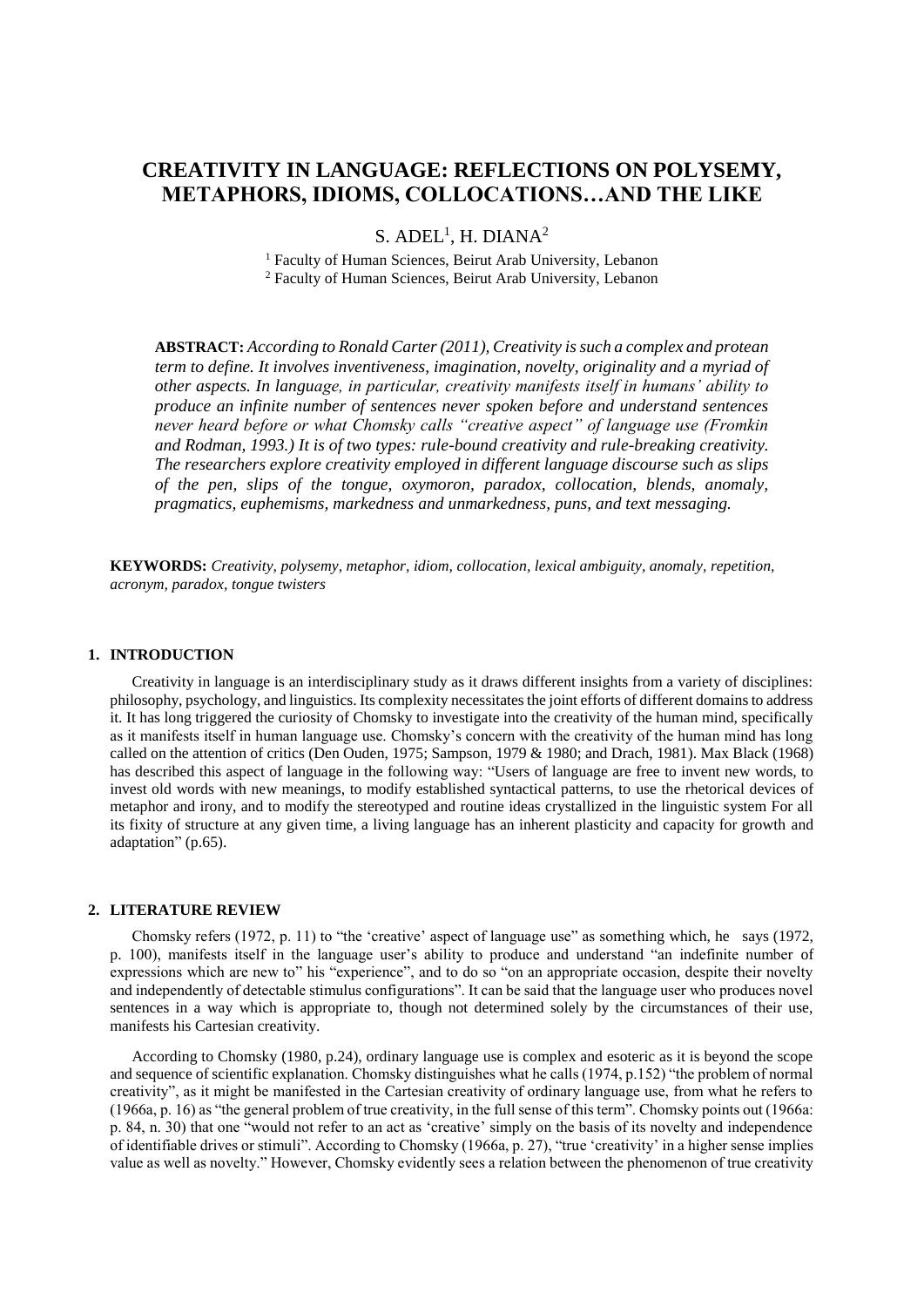and that of normal (Cartesian) creativity. True creativity, like normal creativity, encompasses novelty, appropriateness to context, and unpredictability in terms of external stimuli. Furthermore, Chomsky claims (1976, p. 133) that true creativity, like the Cartesian creativity of ordinary language use, "is predicated on", but not of course comprehensively, profoundly or thoroughly explainable in terms of, "a system of rules and forms, in part determined by intrinsic human capacities". Moreover, Chomsky's claim that the acquisition of a capacity for Cartesian creativity in ordinary language use depends on the availability to the language learner of a restraining schemata or prior knowledge for the construction of grammars is reflected in true creativity. Accordingly, Chomsky suggests (1976, p. 123) that the likelihood of true human creativity depends on the fact that "other cognitive systems too set limits on human intellectual development, by virtue of the very structure which makes it possible to acquire rich and comprehensive systems of belief and knowledge."

Therefore, according to Chomsky, true human creativity involves novelty, appropriateness to context, unpredictability in terms of environmental circumstances, and value. Chomsky furthermore claims (1973, p. 183) that true creativity "takes place within a system of constraints and governing principles".

The most broadly distinguished characteristic of the created product is its novelty or what is known by innovation, originality or uniqueness. To begin with, the created product is sometimes held to be novel in the sense that no method or set of rules or recipe available to the producer before its production could have sufficed to determine the activities of that producer. Similarly, Koesfler suggests (1964: p. 209) that "the problems which lead to original discoveries are precisely those which cannot be solved by any familiar rule of the game." Tomas argues (1964, p. 98), likewise, that we do not "congratulate an artist for being creative" simply "because he was able to obey rules that were known before he painted his picture or wrote his novel or poem". In conclusion, then, a created product is novel in the sense that the activities involved in its production were not determined solely by pre-existent rules or methods.

Second, the created product is occasionally regarded as novel in the sense that we could not, before its production, have predicted what characteristics it would have. Equally, Rothenberg and Hausman claim (1976, p. 23) that the "specific natures" of created products "cannot be predicted from a knowledge of their antecedents".

Third, the created product is sometimes held to be novel in the sense that it is different in kind from previously created products in the same domain. "To be creative", according to Sampson (1979, p. 105), "is to produce something which falls outside the class of any set of principles that might have been proposed to account for previous examples." Or, as Briskman says (1980: p. 96), "really outstanding creative achievements have a habit of breaking, in important ways, with the tradition out of which they emerged." In a nutshell, the created product is novel in the sense that it is incompatible with any set of standards which could have been inferred from previous creative practice in the same domain.

A forth remarkable characteristic of the created product is its exemplariness. Koestler suggests (1964, p.380) that true creativity results in the "invention of a new recipe" which can be used by others. Accordingly, then, a product is creative only if it can serve as a model for others.

Finally, it has been suggested that the created product is an appropriate, but non-random, response to the circumstances of its production. Briskman, for instance, claims (1980, p. 98) that "one of the most striking features about" created "products is their appropriateness, the 'internal connection' which exists between these products and the backgrounds against which they emerge". To sum it up, a product is creative only if, or only to the extent to which, it is an appropriate and non-random response to the circumstances in which it is produced.

To wrap it up, our beliefs about true human creativity are the following: the created product is novel, exemplary, and appropriate to the demands of the situation in which it is produced; while the creative process is neither random nor fully determined by antecedently available rules or recipes.

There are many motives behind creative language use in common everyday speech: offering some new way of interpreting the content of the message; inducing laughter by making humorous remarks; highlighting what is communicated; expressing a particular attitude; making the speaker's identity more manifest; playing with language for purposes of entertainment; closing a talk and beginning another; or "simply oiling the wheels of the conversation." (Carter and McCarthy, 2004).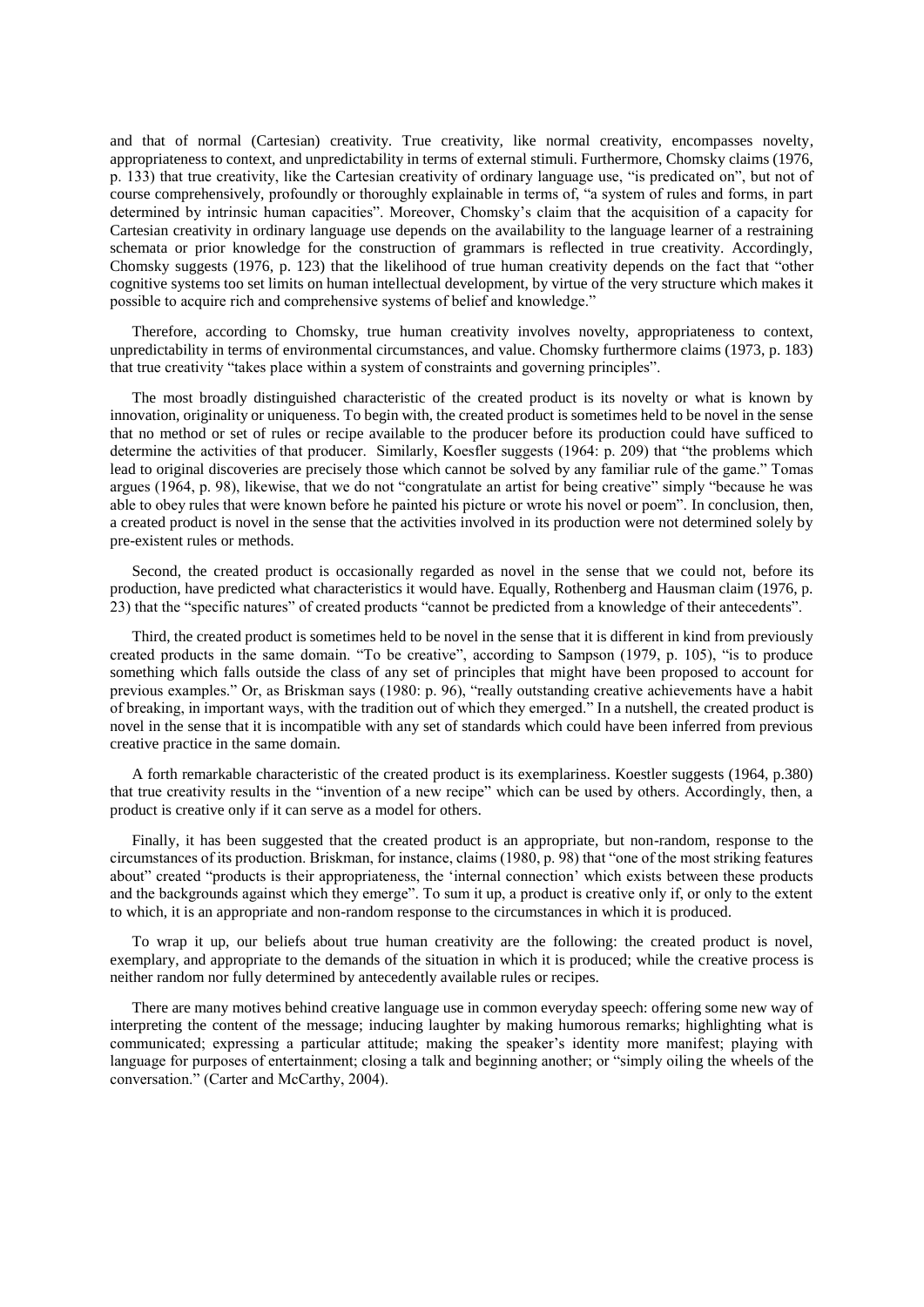#### **3. SYNTACTIC, PRAGMATIC AND SEMANTIC CREATIVITY**

Syntactic, pragmatic and semantic creativity will be explored in the following section. Firstly, syntactic creativity, or Chomsky's rule-governed creativity, refers to the capacity of formal grammars to generate an infinite series of syntactic strings. Secondly, pragmatic creativity which means that a speaker is able to produce utterances which are appropriate to the situation in which the speaker is placed; it attempts to account for the variety, relevance and cohesiveness of language uttered in a particular situation. Thirdly, semantic creativity, which refers to the capacity of speakers to produce utterances which appear to be totally novel in their semantic content and typically break a rule of language, especially a syntactic rule; neologisms and metaphors are examples of this kind of creativity.

Special features of the use of metaphor are summarized briefly by Mooij briefly below (1976, p.12): (1) Metaphor allows language to be extended to cope with novel situations for which there is no existing term. (2)Metaphors work because the denotation and connotation of the literal expression are carried over into the metaphor in some way. (3)Metaphors are an economic device of language and make unnecessary an infinitely large vocabulary; however, they are often misinterpreted. (4)Metaphors are like the (conceptual) models of science which assist in exploring new situations. They may be fundamental to our struggle to interpret the world and certainly aid this struggle at various times. (5) Metaphors may express new insights into existing situations. As a metaphor interprets and thereby constructs or structures a new situation, so it destroys an existing construction. For example, in a famous line from Romeo and Juliet Romeo proclaims, "Juliet is the sun." "My brother is the black sheep of the family," is a metaphor because he is not a sheep, nor is he black. However, we can use this comparison to describe an association of a black sheep with that person. A black sheep is an unusual [animal,](https://animals.net/) which typically stays away from the herd, and the person being described shares similar characteristics. Below are some more conventional metaphors we often come across:

- My brother was boiling mad. (This implies he was too angry.)
- The assignment was a breeze. (This implies that the assignment was not difficult.)
- It is going to be clear skies from now on. (This implies that clear skies are not a threat and life is going to be without hardships)
- The skies of his future began to darken. (Darkness is a threat; therefore, this implies that the coming times are going to be hard for him.)
- Her [voice](https://literarydevices.net/voice/) is music to his ears. (This implies that her voice makes him feel happy)

Polysemy or lexical ambiguity is the essence of descriptive semantics. New meanings result from creative intuitions. As Ricoeur concludes: "A semantic innovation is a way of responding in a creative fashion to a question presented by things." In a certain speech, dialogue or conversation, in a given social milieu or setting and at a precise moment, something seeks to be said that demands an operation of speech, speech working on language, that brings words and things face to face (1978a, p.125). The use of the word "fair" to mean light complexions, exhibition, just, pale, average, mediocre, as well as in the expression fair and square reflects creativity in language use.

However, Billow does include the 'metaphor as polysemy" view of Ullman, which other theorists ignore, and emphasizes metaphor's relevance to creativity, suggesting, amongst others, the following points:

- Metaphor is "the creative response in miniature" (p.83)
- Metaphor satisfies the four criteria of creativity, i.e. unusualness, appropriateness, innovation and condensation of meaning (p.83)
- Metaphor may be used to identify creative persons. (p.83)
- Metaphor has a heuristic value in both science and arts (p.83)

Metaphor is a model of language use which is the result of a novel mental construct being encoded into a linguistic signal. It may be described as linguistically creative because a metaphor is constructed by "breaking some of the rules of language." Any rule-governed activity runs the risk of having its rules broken; in the case of metaphor, meaning is produced by breaking the rules. Some examples of metaphor are: (1) the Rhine is a sewer; (2) the Rhine is the aorta of Europe; (3) the Rhine is the mother of Holland.

Semantic creativity, in the case of metaphor, makes possible the extension of meaning in language. Without the regenerative process of metaphor, our language would collapse or become reduced to a stock of basic meanings,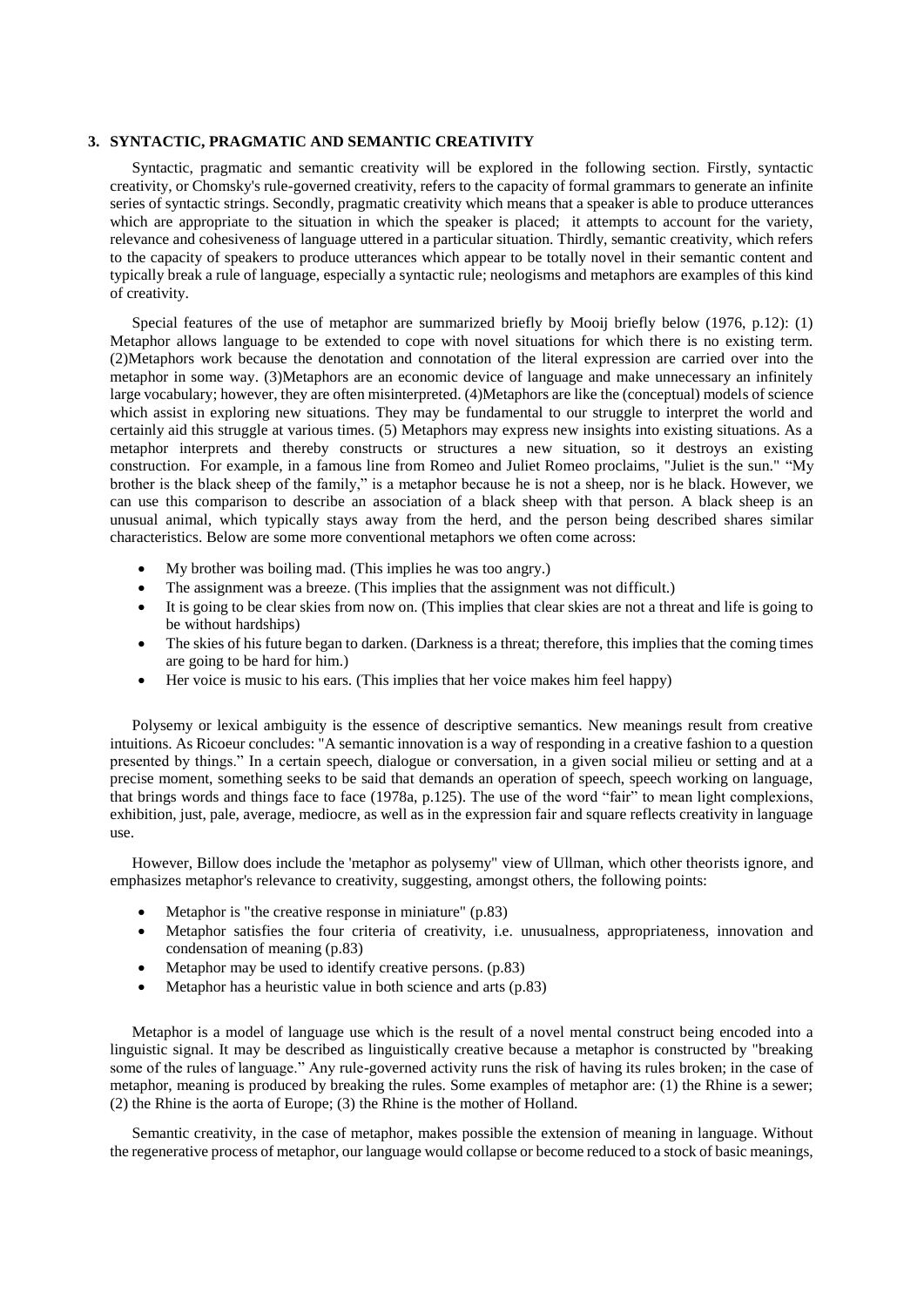adequate only to cover the literally direct requirements of the day. If a computer were to be programmed with the literal, dictionary meanings of English and without the pragmatic rule of co-operation between language users, then that might be English without metaphor.

Metaphor, as a mechanism of language, works by breaking the rules of language. The resulting anomaly is a signal for the listener to apply the Overriding Rule in order to determine a meaning. Therefore, metaphor is a pragmatic mechanism. The anomaly which triggers the application of the Overriding Rule may be at word-level or at sentence-level as in the following:

- "Bachelor girl". lexical anomaly
- "The old warhorse is starting to slow down" (referring to the Prime Minister) -- semantic anomaly.

Metaphor is the mechanism used to express meaning which cannot be lodged or held within the standard rules for expressing meaning. The intended meaning is usually novel in that it has not been expressed before. The particular expression which results may become an institutionalized part of language - an idiom.

Metaphor resides on the border between competence and performance. It is totally dependent on (breaking) the rules of the grammar At the same time, it is dependent on the Overriding Rule (a pragmatic rule) which is an aspect of usage. Therefore, it can easily be described as a peripheral grammatical mechanism.

The most figurative language that represents creativity in language is metaphor. We have excluded syntactic creativity as a misnomer or an inaccurate designation. We have excluded pragmatic creativity because, following Chomsky (1980), it can be seen to relate to abstract structures in the brain related to a set of concepts, rather than to language. As in for instance, one's pragmatic sense of language tells him/her if the traffic light is red and there is no traffic and no policeman, to proceed and move. Semantic creativity seems the most fruitful area of investigation, and as a part of this, metaphor is a well-studied device for semantic innovation.

De Beaugrande's definition of creativity, takes into account that the process of meaning-creation is not solely restricted to linguistic activities: it reflects two vital aspects of the process. Firstly, it points out that creativity is the reconstruction of a given reality. This implies that there must first be awareness of that reality, but also the awareness of the possibilities for changing that reality. In the case of language, the given realities are the systematic facts of language. Once they are perceived as a system of rules and elements, that knowledge can be utilized or made use of. Secondly, the definition emphasizes that the process must be a public process. Unless the derivation of the reconstructed reality is accessible to others, it remains an peculiar construction, without public meaning and unlikely to be of lasting value. It will cease or stop to exist when its creator ceases to-exist.

It is demonstrably obvious that language is creative and has been commented upon by most theorists. However, it has never been a formal part of linguistic description, except in the minor sense of within-system creativity which is a formal function of any system based on rules and elements. Creativity is a formal aspect of a complex intersystem, where the rules and elements of each system are subject to modification in the light of the rules and elements of other systems. There is a vast range between the literally meaningful and the meaningless. This range is the inspiration for wisdom, comedy, and beauty. It is made possible by the systematic nature of language, but uses this systematicity by breaking it. It is a vastly productive capacity made by language, but is not itself directly a part of language.

All the rules and elements of the system are subject to alteration or adjustment, thus immensely increasing the expressive power of the system. Theoretically, it might be possible to specify all the modifications which are possible. However, the resultant figure would be meaninglessly large; and possibly indefinitely large because of the open-ended nature of some systems. This illustrates once again the abundant and diverse resources at the disposal of the language user. It is a matter of skill and talent that the creative language user can produce texts which exploit this resource. In one sense of the word, such texts are more meaningful and therefore, more significant than normal every-day uses. That is why such creative language use is thoroughly interesting. It is, then, a matter for artistic assessment whether such usage is successful or not.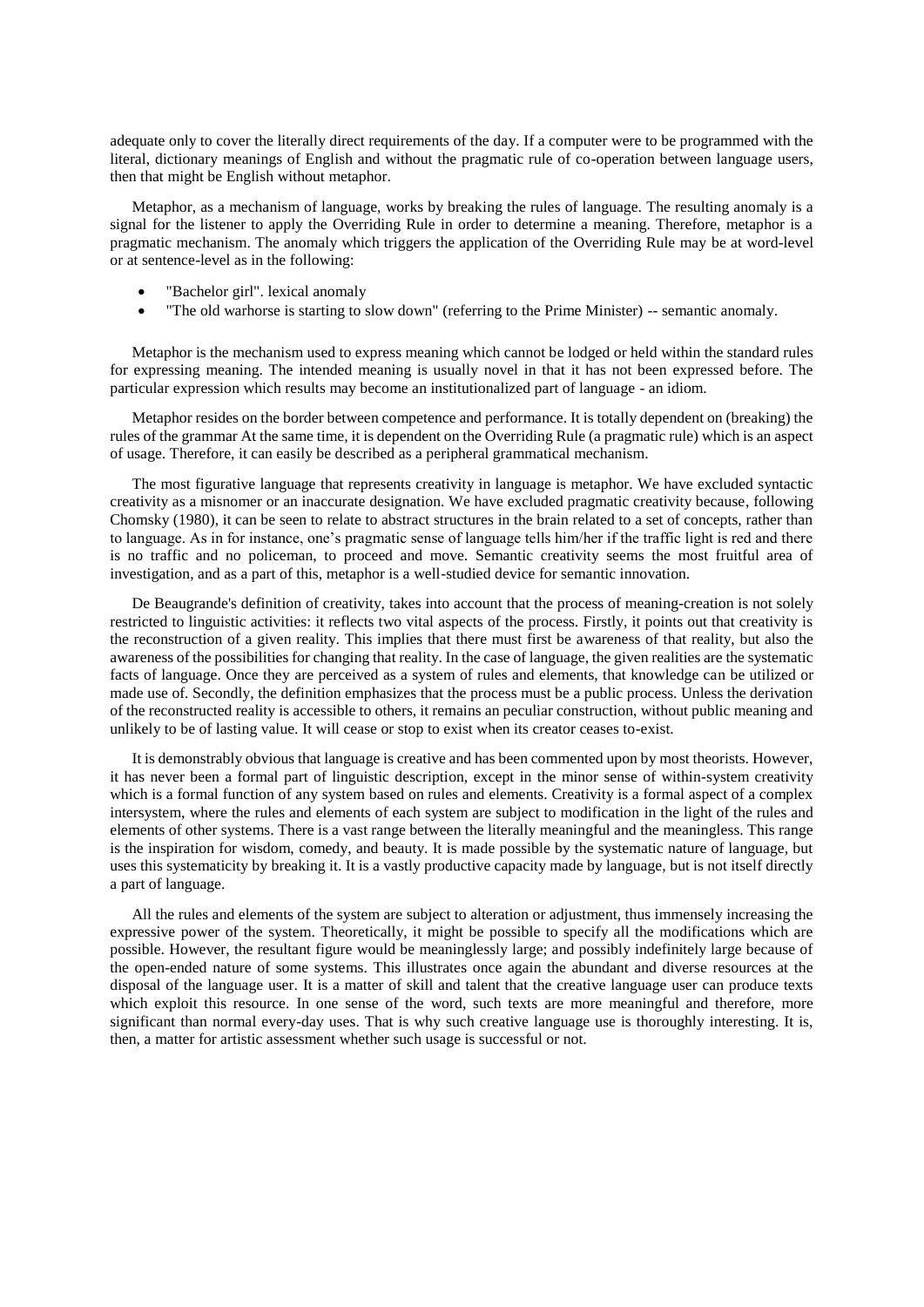#### **4. EXAMPLES ON LANGUAGE CREATIVITY**

Repetition is a very good example of talking and creating. It reflects "a more subtle token of a relationship, not just between utterances or turns but between speakers, the main purpose often being to co-construct interpersonal convergence and to creatively adapt to the other speaker(s)." (Carter and McCarthy, 2004). According to Tannen (1989), repetition is a key component in the poetics of talk: "Repetition is a resource by which conversationalists together create a discourse, a relationship, and a world. It is the central linguistic meaning-making strategy, a limitless resource for individual creativity and interpersonal involvement." The example below from (Carter and McCarthy, 2004, p.64) illustrates it clearly in a conversation between three speakers (S 01, S 02, and S 03):

- *1. (S 02) (Laughs) cos you come home (S 03) I come home (S 02) You come home to us*
- *2. (S 03) Sunday is a really nice day I think (S 02) It certainly is (S 03) It's a really nice relaxing day*
- *3. (S 03) I reckon it looks better like that (S 02) And it was another bit as well, another dangly bit (S 03) What, attached to (S 02) The top bit (S 03) That one (S 02) Yeah. So it was even (S 03) Mobile earrings (S 01) I like it like that. It looks better like that*

A creative use occurs in 3 in the word mobile which is metaphorically linked with the word "earrings". There is a pun on the meaning of "mobile" either meaning capable of movement or the fixture of a mobile meaning either a slightly dangling object which is normally placed over a child's bed or cot to provide distraction or entertainment or a piece of art. The above extracts 1-3 involve repetition across speaking turns, lexical and grammatical repetition (the repetition of the word bit and like), repetition of the deictic determiner "that" in extract 3, pronominal repetition with variation (extract 1), and phonological repetition with variation (for example, bit and better in extract 3). However, the main creative functions are in the dialogic building of relationships and accord between the speakers (Carter and McCarthy, 2004).

Idioms, or groups of words whose meaning cannot be explained using the literal meanings of the individual words that constitute them, resemble creativity in the native speakers' assembly of words as in the meaning they attributed to them. The following, among a myriad of other examples, reflect this clearly: "good as gold"to refer to something cherished or considered priceless, "kick the bucket" to refer to the death of someone, "out of the frying pan into the fire" to describe bad situations which became worse, and "glass ceiling" to refer to a barrier to women's professional advancement.

Collocations, which describe associations between vocabulary items that have a tendency to co-occur, such as combinations of adjectives and nouns or verbs and nouns as in real-estate agent, make mistakes, inclement weather, set the alarm,…all these and many more help a writer or a speaker be creative in the sense that he/she is accurate in using the right words that send the intended meaning.

An acronym, an abbreviation formed from the initial letters of other words and pronounced as a word, is another form of language creativity. It is more practical, easier for articulation and most importantly memorable especially with lengthy names. Examples on acronyms are: PC for personal computer, WHO for World Health Organization, and BBC for British Broadcasting Corporation.

A paradox, or a seemingly contradictory statement, exemplifies a great deal of language creativity. For instance, when Winston Churchill told his driver paradoxically: "Don't speed up; I'm in a hurry," he confused him.

Tongue twisters, which are a sequence of words or sounds that are difficult to pronounce quickly and correctly, reflect a great deal of creativity in language. The following examples illustrates different instances of creativity: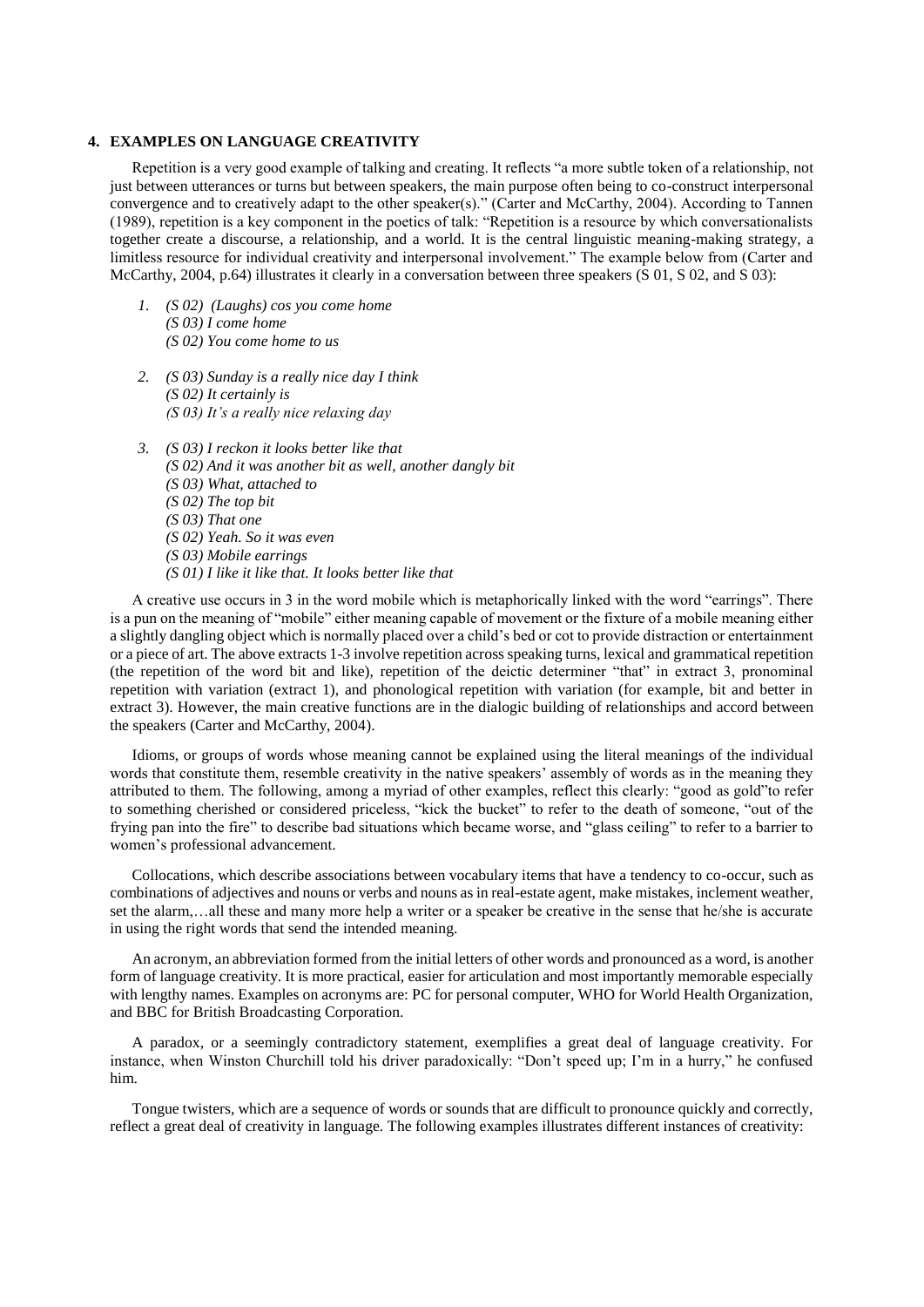#### **Example 1**

*She sells sea-shells on the sea-shore. The shells she sells are sea-shells, I'm sure. For if she sells sea-shells on the sea-shore Then I'm sure she sells sea-shore shells.*

#### **Example 2**

*Betty Botter bought a bit of butter. The butter Betty Botter bought was a bit bitter And made her batter bitter. But a bit of better butter makes better batter. So Betty Botter bought a bit of better butter Making Betty Botter's bitter batter better*

This creativity above in using similar sounds or words with different meanings has many benefits:

- They strengthen the articulation and pronunciation of words.
- They help reporters/ journalists speak at an incredible pace when reporting an incident.
- They are one of the means of learning a language without getting bored.
- They help you improve fluency in the language.
- Many tongue twisters contain similar sounding words/phrases with different meanings.

This leads to another benefit of improving one's vocabulary.

#### **5. CONCLUSIONS, IMPLICATIONS, AND RECOMMENDATIONS**

The discussion of creativity in language and, as a special case of this creativity, metaphor, has shown that any conception of language that is confined to an "elements-and-rules" description is unable to account for certain language phenomena. Only if language is seen as a system of various independent systems, can a reasonable explanation be made of phenomenon such as metaphor. This conclusion suggests that language is a far more complex and sophisticated arrangement than the common linguistic view has suggested to date.

Linguistics has developed, and grown into a range of specialized inquiries, with few scholars acquainted with detailed knowledge outside their own area of expertise as very few have made use of interdisciplinarity to tackle the complexities of language. Eventually, it will be necessary for an miscellaneous effort of synthesis to be made. This is so because linguistics has a common objective for all its various inquiries: to understand language. Even as any one particular inquiry may aim to understand only a small component of language, there is an unspoken acceptance that the ultimate aim is to understand the whole. Creativity, in general, and metaphor, in particular, can only be approached by a linguistics that is aware and vigilant of context and text.

It is not at all definite what a thoroughly formal description of the creative capacity of language would be like since we are dealing with intersystem relations which are based on meaning.